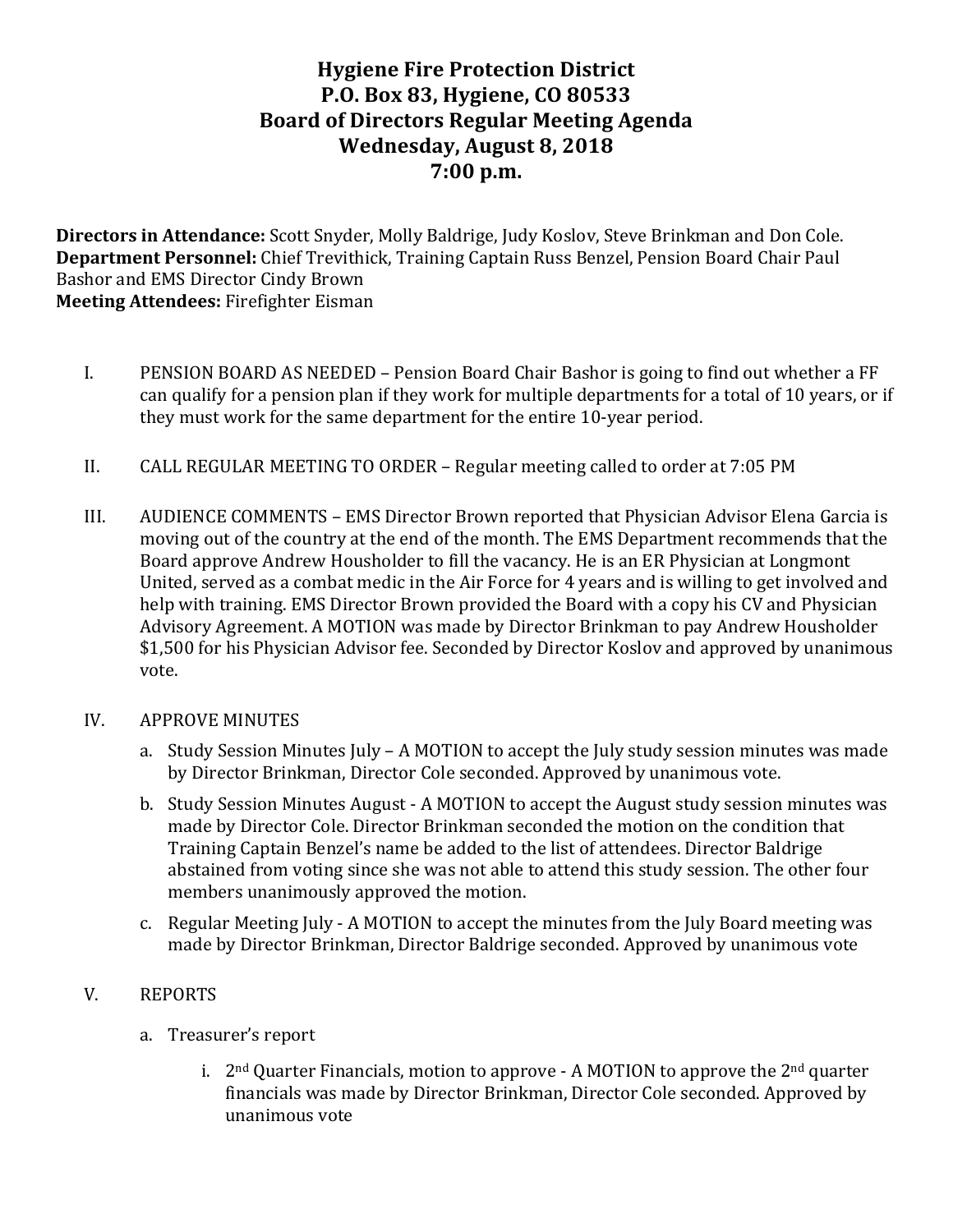- ii. July Financials Review and discussion of the documents provided by Director Baldrige ahead of time. There is nothing unusual or of concern.
	- 1. Director Koslov asked about putting the utility bills on automatic payment. Some of the utilities are still being sorted out between the Station and the Bunkhouse but Director Baldrige will get all utility bills setup for auto-pay in the next month or two.
	- 2. Director Baldrige has put together a new format for the 2019 budget. She will send the template to Chief Trevithick for him to distribute to all Officers submitting budget requests for the new year.
- b. Secretary's report
	- i. Upcoming deadlines District's preliminary valuation for assessment certified by the County's Assessor takes place in August. The assessment is used to compute the statutory and TABOR property tax revenue limits. No action is required from us.
		- 1. The Gallagher amendment limits the amount of tax revenue from residential properties. As property values increase over time, the tax rate correspondingly decreases, which means a drop in property tax revenue for the District. The Board is considering adding a measure to the ballot in 2019 in an effort to minimize the effects of the Gallagher Amendment. Each member will research the issue and the topic will be added to the agenda for the December 2018 Board meeting. Director Snyder will contact the Assessor's office to see about having a representative come to a meeting to help the Board understand the situation and answer questions.
	- ii. Archive & Retention Project, Backup system
		- 1. Jen contacted Maggie to get access to Box.com and she now has ownership of all files and folders.
		- 2. Chief Trevithick will contact Auxiliary Volunteer Bob Barnaby to find out if he has numbers and information to give to the Board to use in preparing the 2019 budget. If he cannot, Chief Trevithick will ask whether Bob has enough spare time to work on this project or if the Board should consider looking for another person to handle IT security.
- c. Chief's Report
	- i. FD Performance Report
		- 1. Fire Marshal Homyak has a new job and will continue serving as Fire Marshal but will no longer be able to prepare the performance reports. FF Tolman will take on this responsibility but he will produce a more limited report. Chief Trevithick encouraged the Board to explore the website Iamresponding.com and gave the Board a tutorial on how to access the various types of data. He will set each Board member up with their own login ID and password.
		- 2. There were 21 calls in July and the majority were for medical services. YTD there have been 159 calls.
	- ii. Wildland Deployment Policy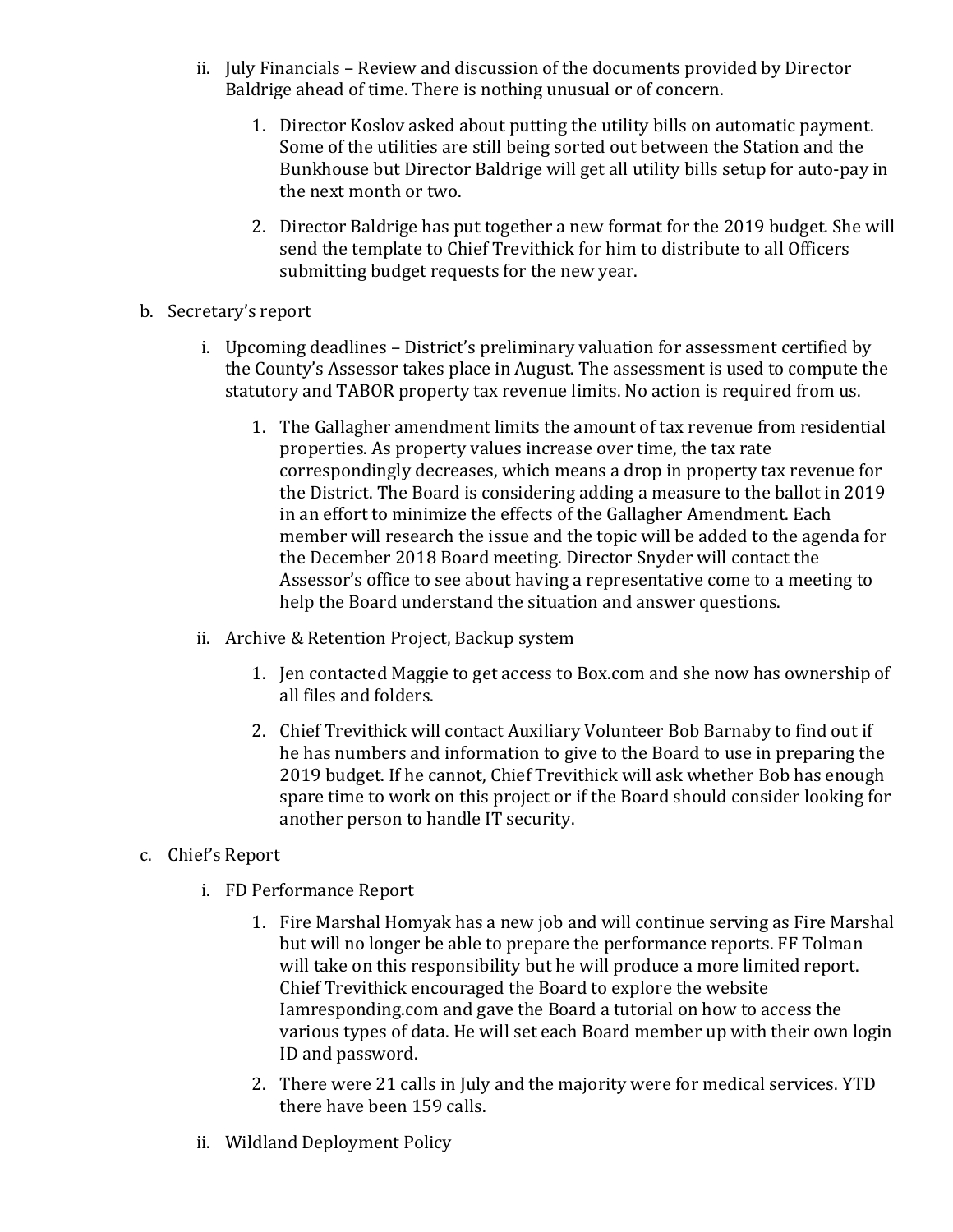- 1. Three FFs are currently deployed to incidents in three locations in the western part of the country. Their absences mean that fewer FFs are available to cover the Station but Chief Trevithick is confident that there are enough FFs remaining to fill any gaps. No more than three members may be deployed at any one time in order to ensure that the District has the manpower it needs.
- 2. Director Baldrige requested that any social media posts relating to HFPD firefighters on wildland deployments begin with the message that the District still has adequate coverage to address local calls.
- iii. 2831 Vehicle Title The title has been secured. Chief Trevithick will pick it up
- iv. Bunk House Needs
	- 1. Air Conditioning Chief Trevithick is going to talk to his grandmother (the landlord) about getting AC in the house. He would also like to automate the sprinkler system to minimize stress on the pump, which the District is responsible for replacing if it fails.
	- 2. Electrical Issues The breaker is strong enough to handle to current but it's old and has weakened over time so it trips easier than it should. Once a new breaker is installed it will be much more difficult to trip.
	- 3. Appliances The landlord will not replace appliances that are still functioning. Chief Trevithick will keep an eye out for inexpensive appliances in anticipation of that possibility.
		- Since the season is coming to an end, the riding mower will likely not be purchased until next year. Any unused funds approved for upgrading the bunkhouse will be included in the 2019 budget.
- v. Job Descriptions: Chief, Administrator Chief Trevithick will re-send these to the Board.
- vi. New Position: Training Administrator Training Captain Benzel does a significant amount of administrative work beyond his regular volunteer duties for which he is not paid. To maintain his FPPA pension he is prevented from receiving pay for his volunteer duties and Chief Trevithick would therefore like the Board to consider offering compensation for his administrative duties.
	- 1. The Board is receptive to the idea of offering pay for administrative work but expects that these types of needs will continue to evolve over time. It would be better to endow the Chief with an administrative budget for 2019 that he can delegate as he sees fit rather than creating positions on a case-by-case basis.
		- The Board requested that Chief Trevithick put together a list of administrative tasks and assign a value to each in order to determine how much additional administrative funding will need to be budgeted for 2019.
- vii. Alerting System All quotes that Chief Trevithick received were far too expensive. Instead, anyone on shift will carry one of three voice pagers to alert them to any calls.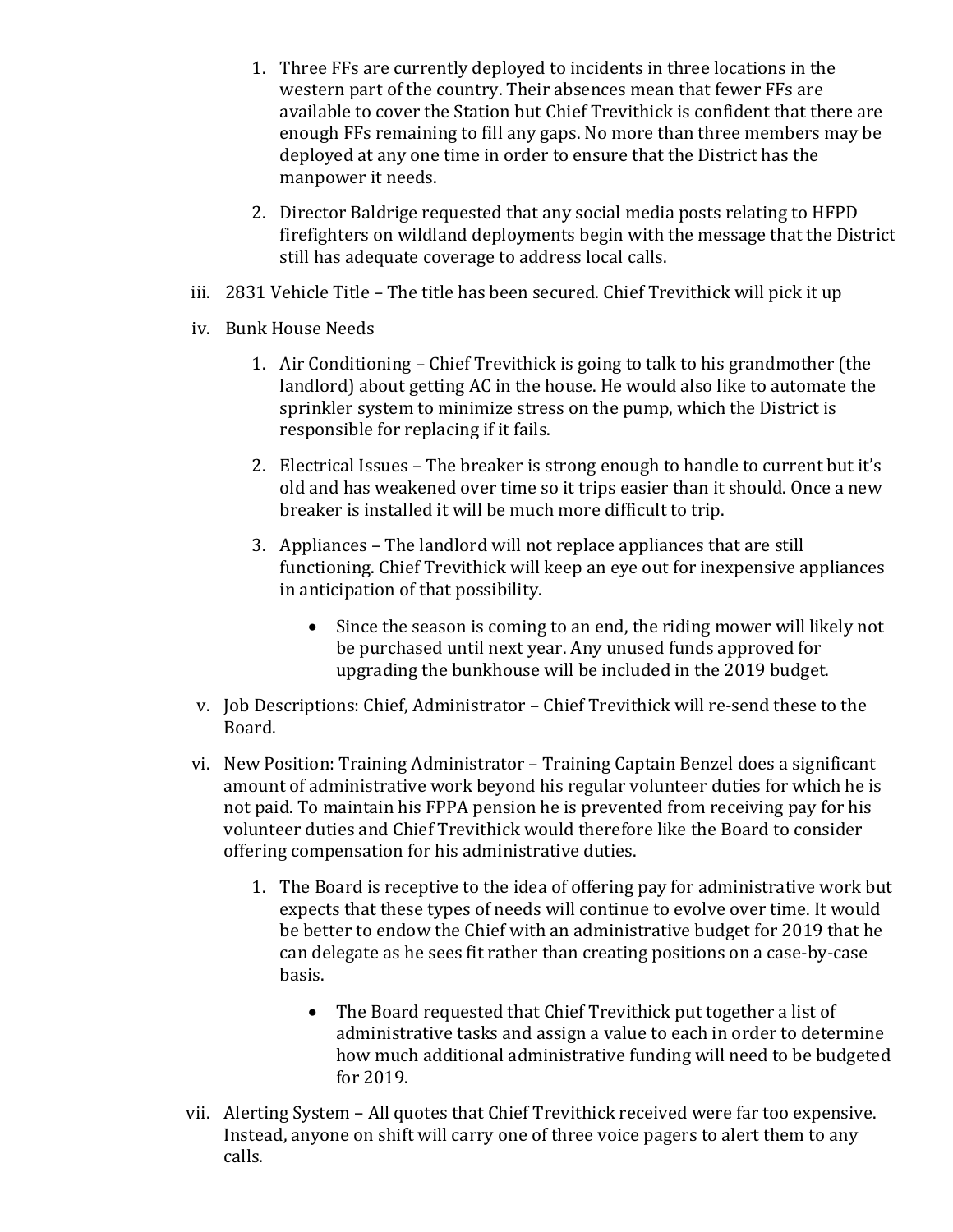- viii. Other Issues & Opportunities  $-$  Still need a training facility. Members can use the County training facility but it is not close enough to the station, which means that the two people on shift will be forced to miss out on the training.
	- 1. Chief Trevithick is trying to get Cemex to donate 5-7 acres closer to the Station to be used for a Hygiene training facility.
	- ix. Operations Assessment: Medical Response EMS Lieutenant Sugg put together an operations assessment report for the Board.
		- 1. Policy and Procedures Medical training policy stipulates that each member complete the number of training hours that are required to renew their respective certifications.
			- HFPD offers two 3-hour continuing education classes per month.
			- EMS Directors will only sign off on certifications if members attend the training classes offered by the Department.
		- 2. Patient Care Currently can offer basic life support (BLS) only. The new medical director may be able to help with training in advanced life support (ALS).
		- 3. Personal Protective Equipment (PPE) All protective gear such as gloves, glasses, masks, etc. is provided and available to anyone going on calls.
		- 4. Maintenance EMS Director Cindy Brown and EMS Lieutenant Sugg are responsible for make sure all batteries are charged, equipment certifications are current, and any expired products are replaced.
		- 5. Operations Procedures There is a replacement plan for equipment that is used to plan for the next year's budget.
		- 6. Call Types All calls are 911 calls and are considered emergent unless dispatch or a responder says otherwise.
		- 7. Supplies and Inventory Management Supplies can be pulled from AMR's stock and inventory is reviewed at the start of each shift.
		- 8. The Board requested a breakdown of medical calls that quantifies the various types of incidents over the past year. They would also like to see the certifications of responders on each call to determine if the District is providing the appropriate medical resources on each call.

#### VI. OLD BUSINESS

- a. Move Study Sessions to First Saturday (Scott) Board study sessions will now take place on the first Saturday of the month because the second Saturday occasionally overlaps with FF training. Director Baldrige will update the transparency notices with the new dates.
- b.  $501(c)(3)$ , Association Interest Bezel; BOD Representative Training Captain Benzel reported that the Association was interested and it is just a matter of figuring out who the Association Representative would be.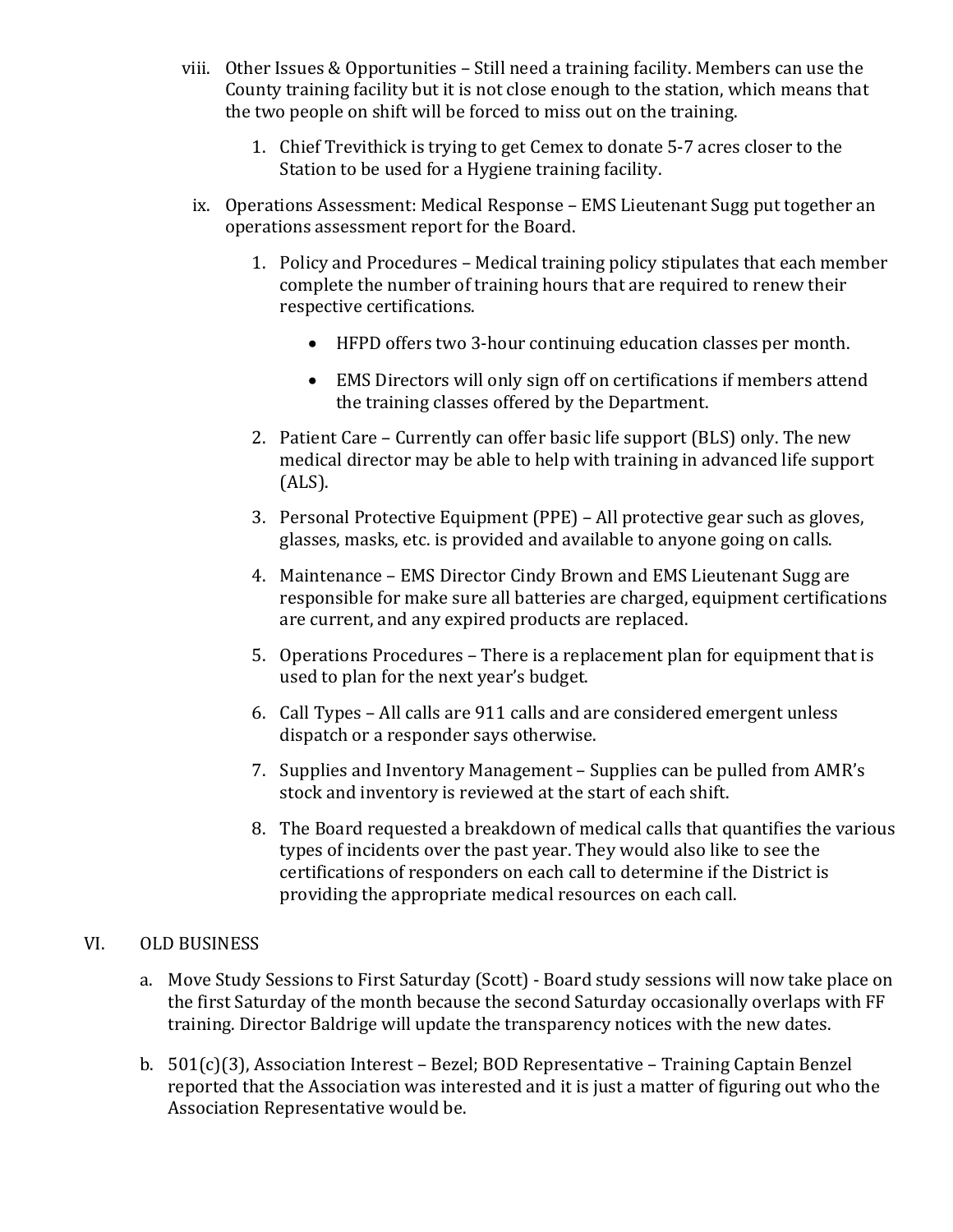- i. Director Baldrige will be one of the Board representatives and start the process of getting the certification. Director Brinkman volunteered to serve as the second Board representative.
- ii. The two members from the Association will be FF Ben Tolman and Training Lieutenant Kameron Barnaby.
- iii. The name of the  $501(c)(3)$  nonprofit organization is "Friends of Hygiene Fire"
- c. Alcohol & Drug Policy (Steve) The Board members sent their suggestions and comments to Director Brinkman. Director Koslov requested that the policy give more clarity on the use of marijuana since it is legal in the state of Colorado but illegal under federal law.
	- i. Chief Trevithick will send the Board the Alcohol and Drug Policy for the Association. The Board will review it and decide whether it needs be expanded or altered.
- d. Smoking Policy (Steve) A MOTION was made by Director Koslov to approve the Smoking Policy, Director Baldrige seconded. Motion was approved by unanimous vote.
- e. Weapons Policy (Steve) Pension Board Chair Bashor is going to contact the insurance company to find out how District insurance can be maintained while loosening up the restrictions on firearms as they relate to the Department.
- f. County Ambulance Contract  $(Scott) AMR$  won the contract and will be partially subsidized by the County. Chief Trevithick met with AMR to see how to improve response times to the Hygiene District. AMR suggested that Lyons, Hygiene and Longmont share the cost to get a fourth ambulance in Longmont. Since the fourth ambulance would not prioritize calls to Lyons or Hygiene, there's no guarantee that response times would improve. The Board agreed that if Hygiene were going to commit that much money, the District would benefit far more if the Department were to purchase an ambulance that could provide either basic or advanced life support and facilitate transportation to the hospital.
	- i. Chief Trevithick will ask EMS Lieutenant Sugg to put together an estimate of what it would cost to acquire an ambulance equipped for BLS vs. ALS.
- g. BOD Bylaws (Molly) Director Baldrige read aloud the changes made to the section on voting and quorums that she updated, based on legal advice from our attorney. None of the Board members opposed the wording of the updates but it was still unclear whether a member who attends a meeting remotely can vote. Director Baldrige will ask the attorney about this, finalize the section on indemnification, and send a final draft to the Board members to review for the September meeting.
- h. Paid Staff Retirement & Disability (Molly) If we have paid FFs who meet the definition of "member" under state statute, we are required by law to have them enrolled in the FPPA. It is the responsibility of the Board to determine whether a FF meets the definition of a member. Based on the conditions set out by the FPPA for members, it doesn't appear that the terms of the shift staffing program match those requirements. Director Baldrige sent a copy of the shift staffing SOP to the FPPA and we are waiting to hear back.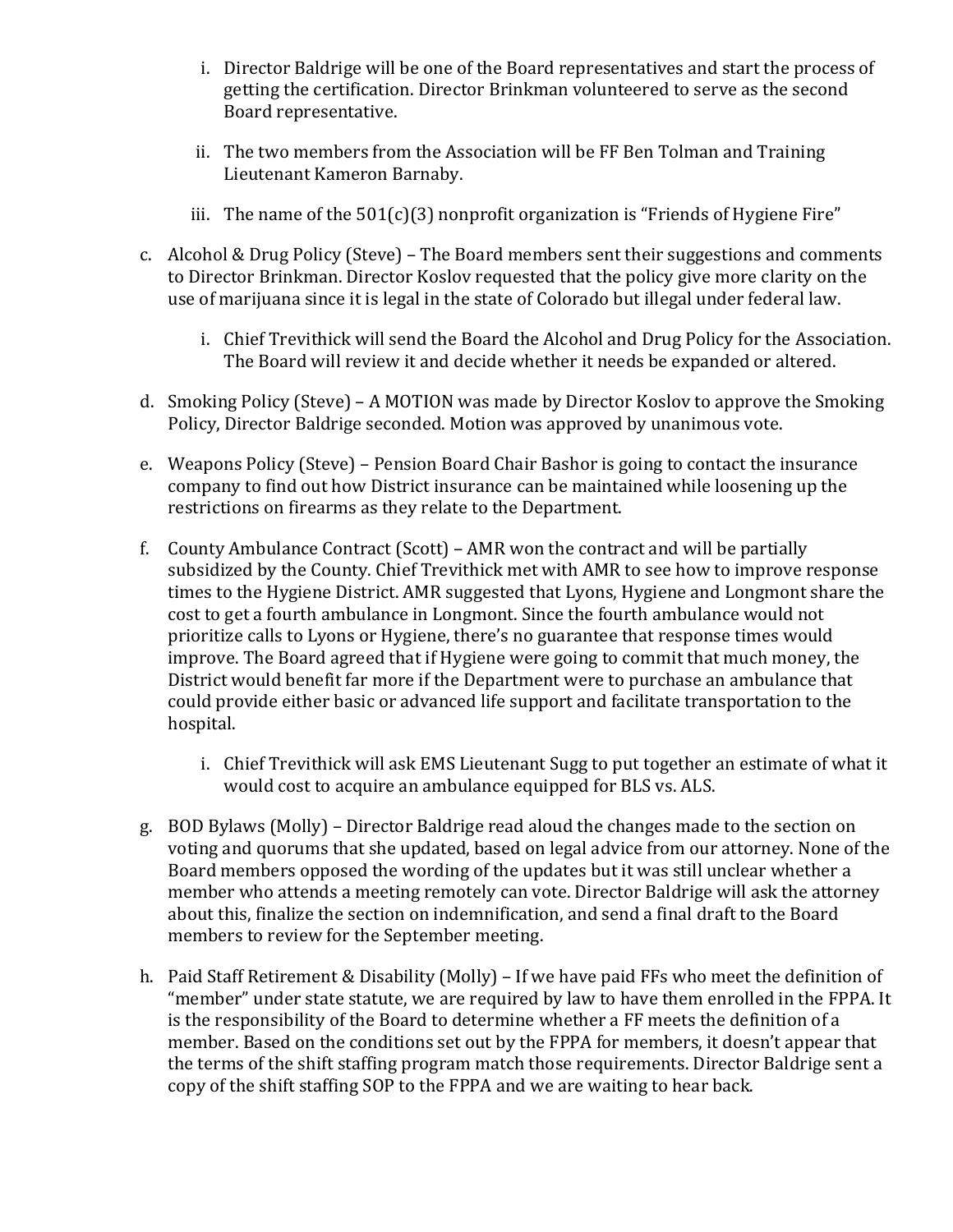- i. Roof (Adam) The contractors are ready to start work and just need a Board member's signature to complete the permit application. FF Turner will email the papers that need to be signed.
- i. Steak Dinner on September  $22<sup>nd</sup>$ . Invitations will go to all current and retired District Firefighters and each can bring one guest.
	- 1. Until recently, the steak dinner always took place in June instead of September. Pension Board Chair Bashor pointed out that many of the retired FFs still make plans with that in mind and requested that the date for the steak dinner revert back to June starting in 2019. The Board agreed and future steak dinners will be held on the  $3<sup>rd</sup>$  Saturday in June.
	- 2. There was some discussion at the July meeting about whether Mountain Fountain could supply the steaks for the dinner. Chief Trevithick noted that the dinner's established butcher is a former associate of the District and consequently gives a very good price for the steaks. Out of appreciation and respect to the ongoing relationship, the Board agreed that we should continue to use the same provider.

### VII. NEW BUSINESS

- a. Policy for disposal or sale of equipment or property (Scott) Director Snyder will put together a rough draft and bring it to the September study session.
- b. Motion for Executive Session to Review Personnel Matters A MOTION was made by Director Baldrige to go into executive session with Chief Trevithick. Seconded by Director Brinkman and approved by unanimous vote.
	- i. A MOTION to exit executive session was made by Director Brinkman. Director Baldrige seconded.
		- 1. Director Brinkman handed out a consolidated list of the top 5 strategic goals listed by each Board member from the August study session. The list isn't definitive but represents a good starting point for the Board to develop the strategic plan.
			- First item (listed by everyone): improve facilities
			- Second: Develop a financial forecast of planned expenses and replacement costs.
			- Third: Continue to improve EMS numbers and response times
			- Fourth: Initiate BLS transport for the District
			- Fifth: Cultivate community outreach/PR, good website
		- 2. Director Brinkman noted that the financial forecast should be undertaken first, since it is the underlying foundation needed to address the other goals.
		- 3. The strategic goals will be discussed at the next study session.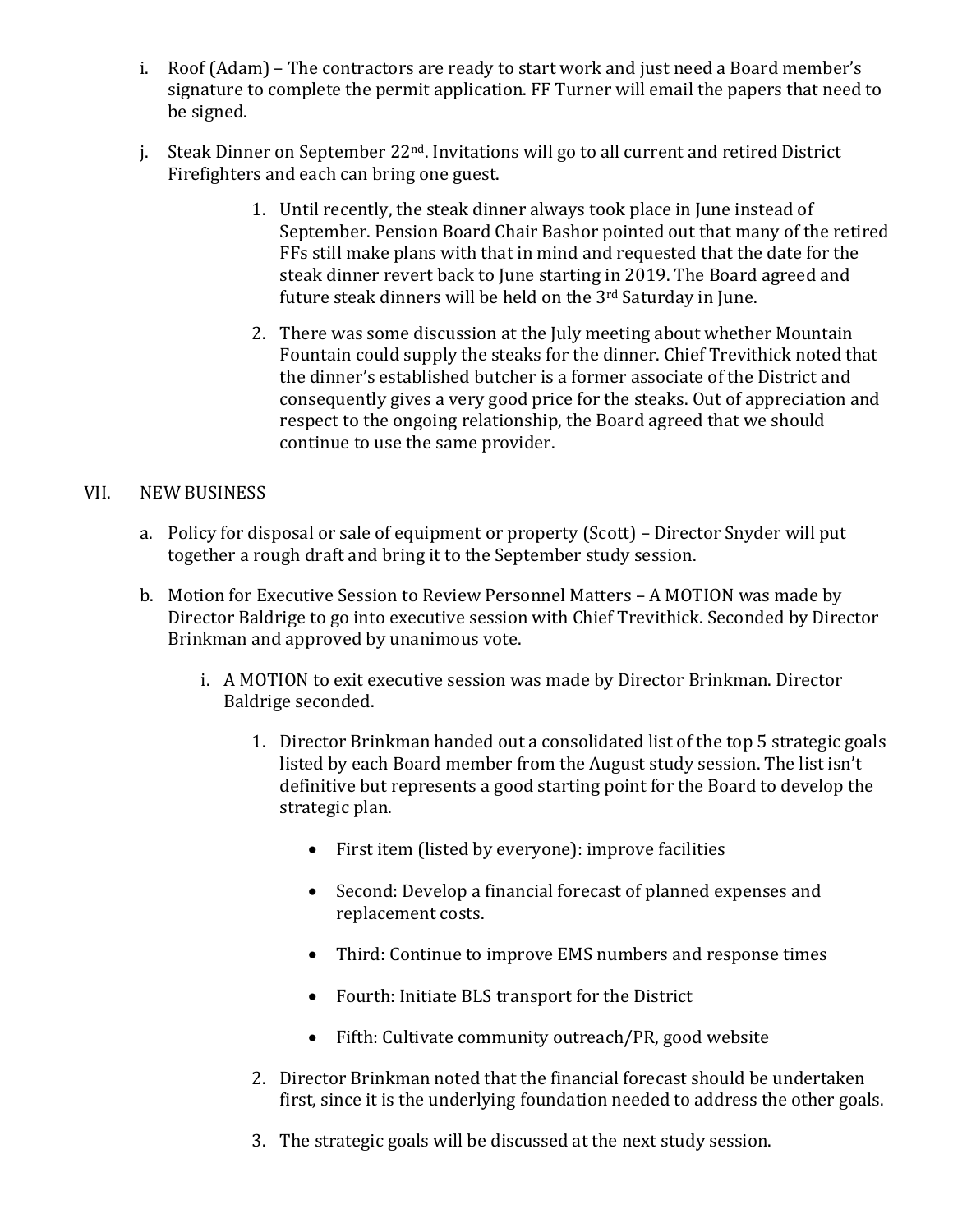VIII. ADJOURNMENT – A MOTION to adjourn the meeting was made by Director Koslov at 10:27 PM. Director Brinkman seconded and the motion was approved by unanimous vote.

Motion/Resolution Summary:

- MOTION to pay Andrew Housholder \$1,500 for his Physician Advisor fee
- MOTION to accept the July study session minutes
- MOTION to accept the August study session minutes
- MOTION to accept the minutes from the July Board meeting
- MOTION to approve the  $2<sup>nd</sup>$  quarter financials
- MOTION to approve the Smoking Policy
- MOTION to go into executive session
- MOTION to exit executive session
- MOTION to adjourn the meeting

## **ACTION ITEMS:**

## **Chief Trevithick**

- Distribute the 2019 budget template to all Officers submitting budget requests for the new year
- Contact Auxiliary Volunteer Bob Barnaby to find out if he has numbers and information to give to the Board to use in preparing the 2019 budget. If not, ask Bob if he has enough spare time to work on this project or if the Board should consider looking for another person to handle IT security
- Give each Board member a login ID and password to Iamresponding
- $-$  Pick up the title for 2831
- Talk to your grandmother about getting AC in the bunkhouse and automating the sprinkler system
- Re-send Chief/Administrator job descriptions to the Board
- Put together a list of administrative tasks and assign a value to each in order to determine how much additional administrative funding will need to be budgeted for 2019
- Provide the Board with a breakdown of medical calls that quantifies the various types of incidents over the past year, along with the certifications of responders on each call
- Send the Board the Alcohol and Drug Policy for the Association
- Ask EMS Lieutenant Sugg to put together an estimate of what it would cost to acquire an ambulance equipped for BLS vs. ALS
- $-$  Ask FF Turner to email the signature papers needed to start roof repairs

## **Pension Board Chair Bashor**

- Find out whether a FF can qualify for a pension plan if they work for multiple departments for a total of 10 years or if they must work for the same department for the entire 10-year period
- Contact the insurance company to find out how District insurance can be maintained while loosening up the restrictions on firearms as they relate to the Department

## **All Board Members**

Research the Gallagher Amendment and the impact it has on property tax revenue for special districts